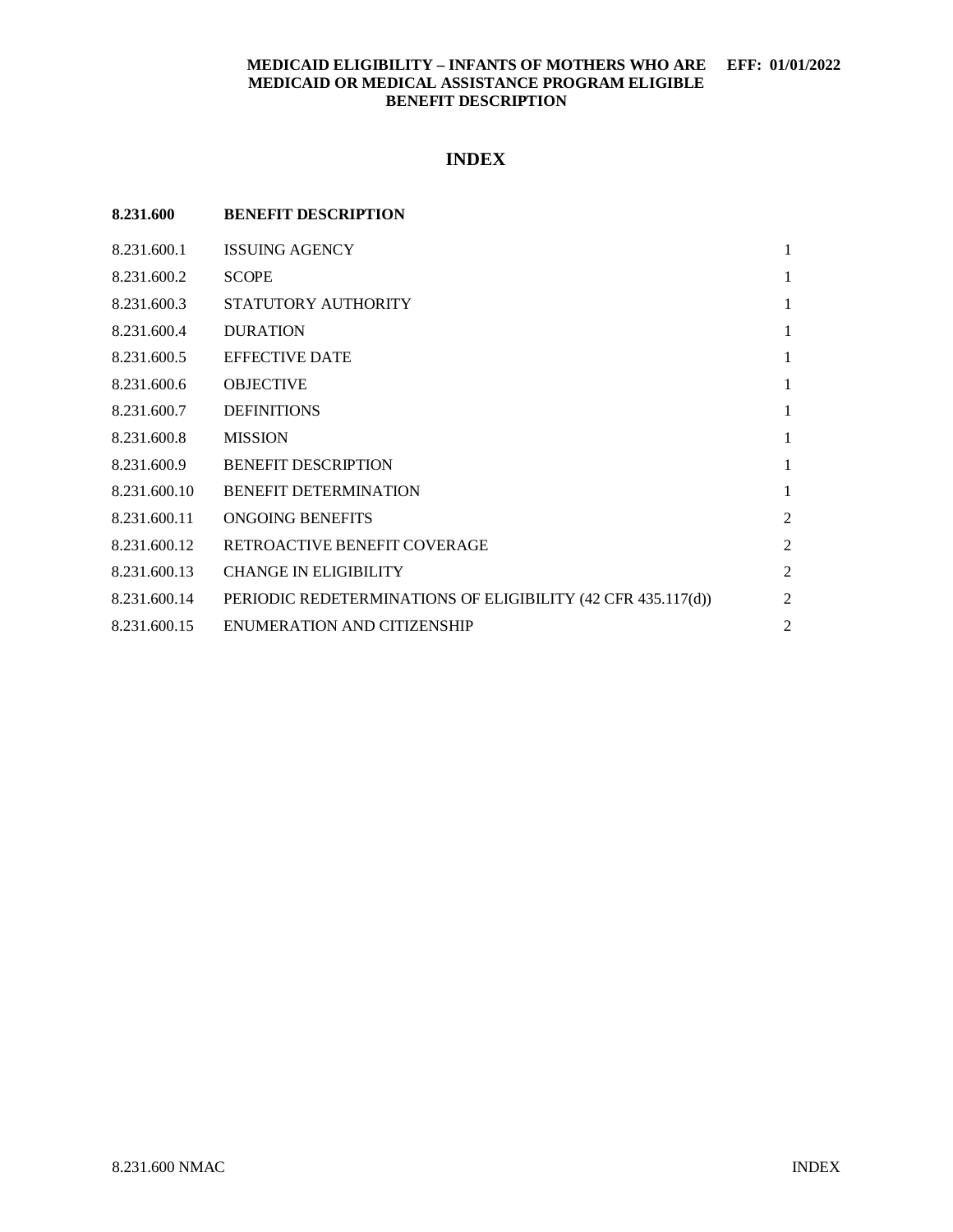#### **MEDICAID ELIGIBILITY – INFANTS OF MOTHERS WHO ARE EFF: 01/01/2022 MEDICAID OR MEDICAL ASSISTANCE PROGRAM ELIGIBLE BENEFIT DESCRIPTION**

**TITLE 8 SOCIAL SERVICES**

#### **CHAPTER 231 MEDICAID ELIGIBILITY - INFANTS OF MOTHERS WHO ARE MEDICAID OR MEDICAL ASSISTANCE PROGRAM ELIGIBLE PART 600 BENEFIT DESCRIPTION**

<span id="page-1-0"></span>**8.231.600.1 ISSUING AGENCY:** New Mexico Human Services Department (HSD). [8.231.600.1 NMAC - Rp, 8.231.600.1 NMAC, 1/1/2019]

<span id="page-1-1"></span>**8.231.600.2 SCOPE:** The rule applies to the general public. [8.231.600.2 NMAC - Rp, 8.231.600.2 NMAC, 1/1/2019]

<span id="page-1-2"></span>**8.231.600.3 STATUTORY AUTHORITY:** The New Mexico medicaid program and other health care programs are administered pursuant to regulations promulgated by the federal department of health and human services under Title XIX of the Social Security Act as amended or by state statute. See Section 27-1-12 et seq., NMSA 1978.

[8.231.600.3 NMAC - Rp, 8.231.600.3 NMAC, 1/1/2019]

<span id="page-1-3"></span>**8.231.600.4 DURATION:** Permanent.

[8.231.600.4 NMAC - Rp, 8.231.600.4 NMAC, 1/1/2019]

<span id="page-1-4"></span>**8.231.600.5 EFFECTIVE DATE:** January 1, 2019, or upon a later approval date by the federal centers for medicare and medicaid services (CMS), unless a later date is cited at the end of the section. [8.231.600.5 NMAC - Rp, 8.231.600.5 NMAC, 1/1/2019]

<span id="page-1-5"></span>**8.231.600.6 OBJECTIVE:** The objective of this rule is to provide specific instructions when determining eligibility for the medicaid program and other health care programs. Processes for establishing and maintaining this category of eligibility are found in the affordable care general provision chapters located at 8.291.400 NMAC through 8.291.430 NMAC.

[8.231.600.6 NMAC - Rp, 8.231.600.6 NMAC, 1/1/2019]

# <span id="page-1-6"></span>**8.231.600.7 DEFINITIONS: [RESERVED]**

<span id="page-1-7"></span>**8.231.600.8 MISSION:** To transform lives. Working with our partners, we design and deliver innovative, high quality health and human services that improve the security and promote independence for New Mexicans in their communities.

[8.231.600.8 NMAC - Rp, 8.231.600.8 NMAC, 1/1/2019; A, 1/1/2022]

<span id="page-1-8"></span>**8.231.600.9 BENEFIT DESCRIPTION:** An applicant or recipient who is eligible for medicaid under this category is eligible to receive the full range of medicaid services. [8.231.600.9 NMAC - Rp, 8.231.600.9 NMAC, 1/1/2019]

# <span id="page-1-9"></span>**8.231.600.10 BENEFIT DETERMINATION:**

**A.** Medical service providers must give the name and case number of the New Mexico medicaid eligible mother and the name, birth date, sex of the newborn, and the name of the hospital where the birth occurred to local county income support division (ISD) office. Within three days after receipt of this information, the income support specialist (ISS):

**(1)** determines if the mother was eligible for New Mexico medicaid at the time of birth or if the birth and delivery was covered by emergency medical services to undocumented non-citizens (EMSNC);

- **(2)** registers the newborn for medicaid on the system; a signed application is not required;
- **(3)** provides eligibility information to the hospital; and

**(4)** notifies the mother that a signed application is necessary to establish the newborn's eligibility for temporary assistance for needy families (TANF), if applicable.

**B. Processing time limit:** All applications must be processed within 45 days from the date of application. The time limit begins on the day the signed application is received. Applications must be acted upon and notice of approval, denial or delay sent out within the required time limit. The ISS explains the time limit and that the applicant may request an administrative hearing if the application pends longer than the time limit allows.